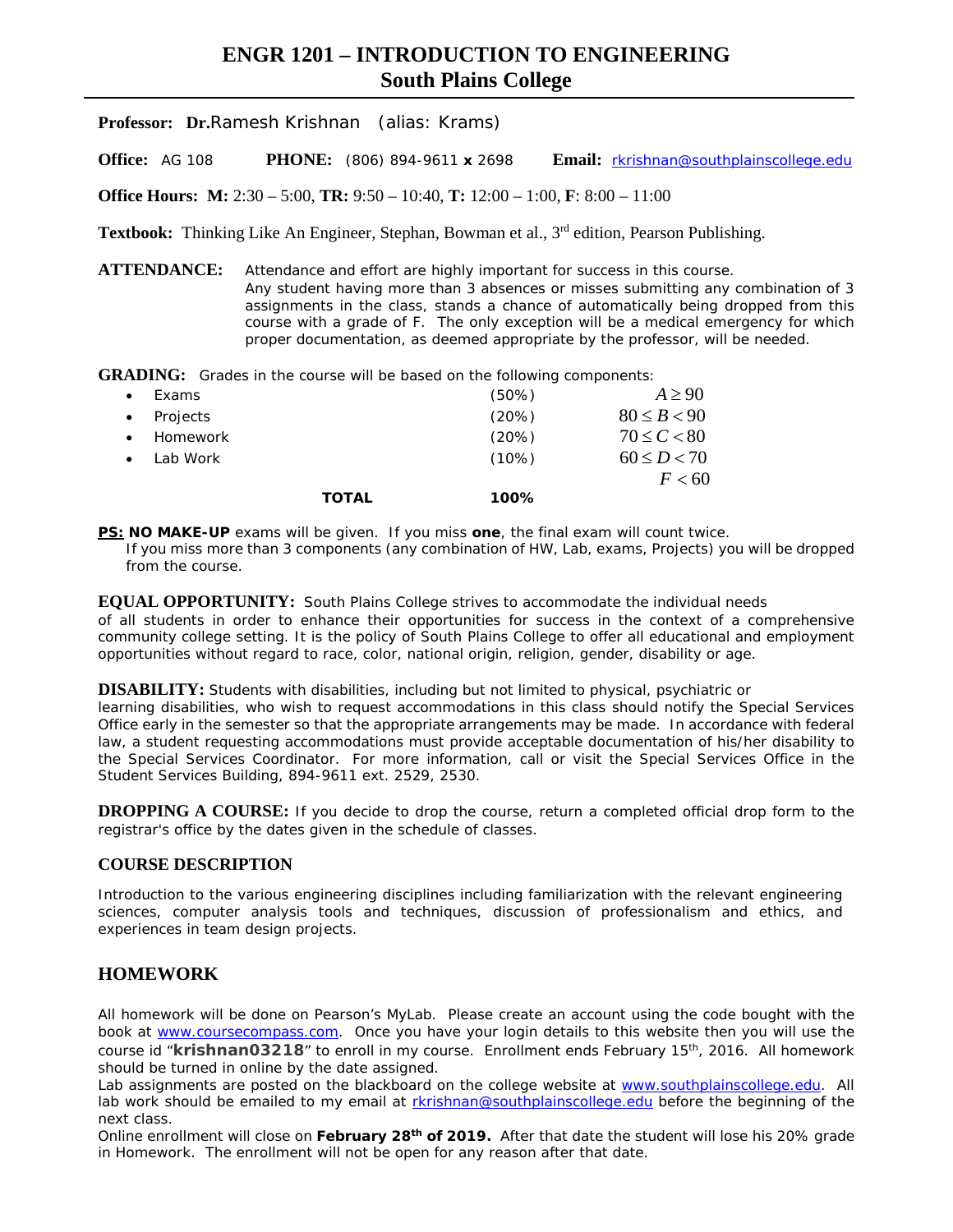# **COURSE PURPOSE**

This course is designed to develop the motivation, study habits, and problem solving skills necessary for success as a freshman engineering student. Students are introduced to the opportunities and challenges offered by a career in engineering. They also gain experience in the application of basic computer tools (e.g., Excel and MATLAB) to analyses typical of engineering . Finally, students develop an understanding and appreciation of the design process and the open-ended problems found in the practice of engineering.

## **COURSE OUTCOMES:**

Upon completion of this course, students should have:

- 1. An elementary knowledge of the disciplines in engineering, especially the undergraduate programs and extracurricular opportunities available
- 2. A basic understanding of and experience in the steps and techniques of engineering design
- 3. Emerging skills in written and/or oral communication related to engineering design
- 4. Introductory skills in teamwork with peers
- 5. Preliminary development of the habits of mind that engineering study and practice require
- 6. Summarize and give examples of the ethical and professional issues characteristic of an engineering career
- 7. Apply Microsoft Excel and Mathworks MATLAB to engineering analyses\*

\* Time permitting

|                         |                                | <b>Course Outline</b><br>This schedule is tentative and subjective to change. Changes will be announced in class. |  |  |
|-------------------------|--------------------------------|-------------------------------------------------------------------------------------------------------------------|--|--|
| Week                    | <b>Date</b>                    | <b>Topics and Sections Covered</b>                                                                                |  |  |
|                         | $1/14$ , Mon<br>$1/15$ , Tues  | Introduction, Form Groups, Assign Project 1                                                                       |  |  |
| 1                       | $1/16$ , Wed<br>$1/17$ , Thurs | Details of Project 1, Chapter 1                                                                                   |  |  |
|                         | $1/21$ , Mon                   | MLK, Jr.                                                                                                          |  |  |
| $\overline{2}$          | $1/22$ , Tues                  | Chapter $2$ – Ethics                                                                                              |  |  |
|                         | $1/23$ , Wed<br>$1/24$ , Thurs | Chapter $2$ – Ethics                                                                                              |  |  |
| $\overline{\mathbf{3}}$ | $1/28$ , Mon<br>$1/29$ , Tues  | Project 1 Presentation                                                                                            |  |  |
|                         | $1/30$ , Wed<br>$1/31$ , Thurs | Lab 1 - Word Resume                                                                                               |  |  |
| 4                       | $2/4$ , Mon<br>$2/5$ , Tues    | Chapter 3                                                                                                         |  |  |
|                         | $2/6$ , Wed<br>$2/7$ , Thurs   | Chapter 4                                                                                                         |  |  |
| 5                       | $2/11$ , Mon<br>$2/12$ , Tues  | Intro to Excel                                                                                                    |  |  |
|                         | $2/13$ , Wed<br>$2/14$ , Thurs | $Lab 2 - Excel$                                                                                                   |  |  |
| $6\phantom{1}6$         | $2/18$ , Mon<br>$2/19$ , Tues  | Importance of Coloring your resume, Dress sense etc                                                               |  |  |
|                         | 2/20, Wed<br>$2/21$ , Thurs    | <b>Engineering Job Fair</b>                                                                                       |  |  |
| $\overline{7}$          | $2/25$ , Mon<br>$2/26$ , Tues  | Chapter 5                                                                                                         |  |  |
|                         | 2/27, Wed<br>$2/28$ , Thurs    | Chapter 5                                                                                                         |  |  |
| 8                       | $3/4$ , Mon<br>$3/5$ , Tues    | Lab $3 - Excel$                                                                                                   |  |  |
|                         | 3/6, Wed<br>$3/7$ , Thurs      | Exam #1                                                                                                           |  |  |